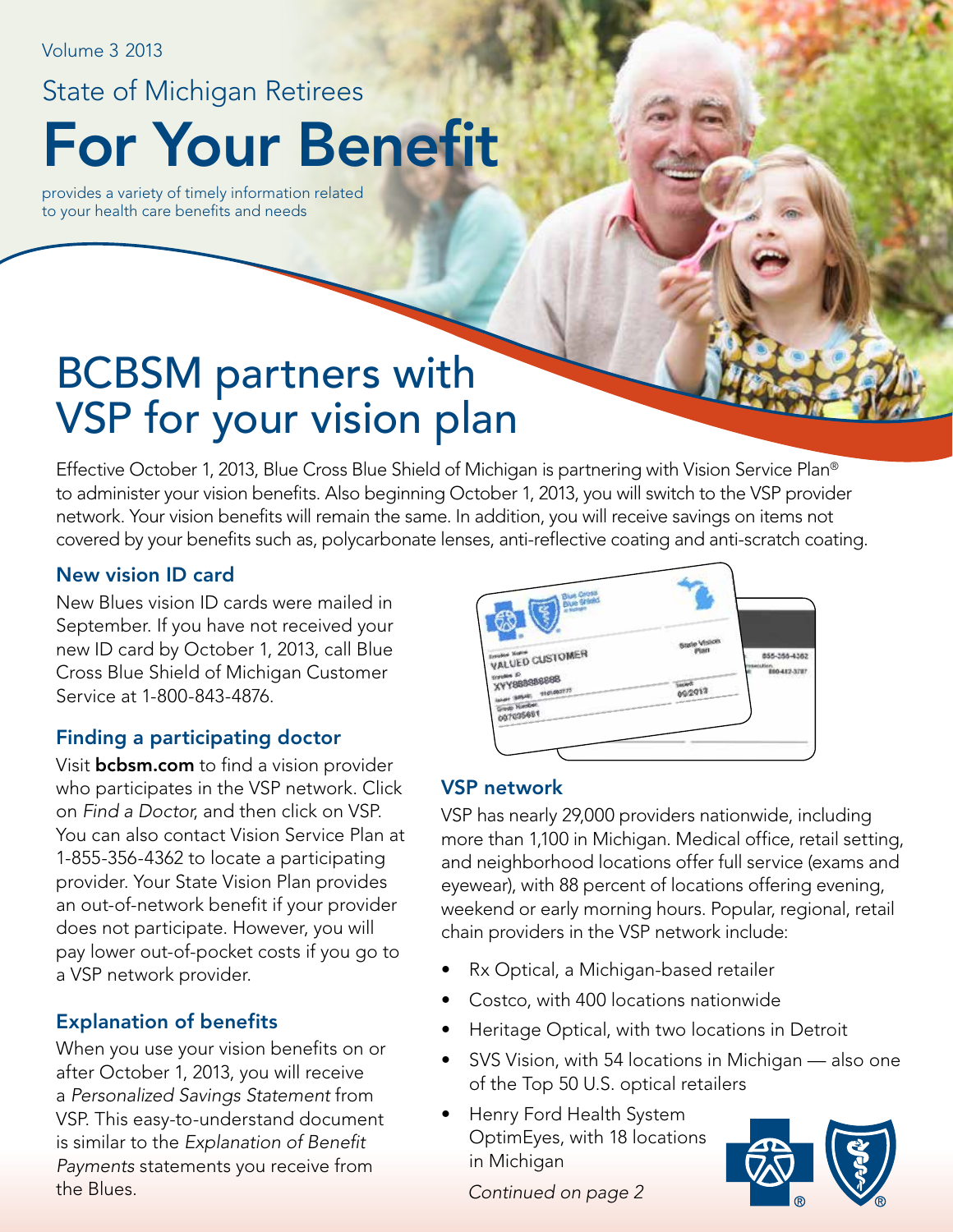### *Continued from page 1*

Whether you choose a VSP doctor or a participating retail chain provider, using your vision coverage will be easy and convenient, with no claim forms to complete.

### Savings and discounts

You will have nationwide access to competitive pricing on all lens options. In addition, you will receive special discounts for LASIK, Custom LASIK and PRK if you see an in-network eye doctor.

### Customer service

For questions about your vision coverage, call Vision Service Plan at 1-855-356-4362. Hours of operation are: Monday through Friday from 8 a.m. to 11 p.m. Eastern time; Saturday from 10 a.m. to 11 p.m. Eastern time; Sunday from 10 a.m. to 10 p.m. Eastern time.



## Contact MedImpact for prescription drug questions

As a reminder, your State of Michigan prescription drug coverage is provided by MedImpact. This change went into effect January 1, 2013. For all questions regarding your prescription drug plan, please call MedImpact at 1-877-403-6034.

## Medicare's new bidding program may change DME suppliers for some members

Medicare is introducing a new competitive bidding program in some areas of the country. This means that network suppliers contracted with Medicare for certain durable medical equipment such as, prosthetics, orthotics and supplies will change.

Benefits of the program include:

- You save money
- You have access to quality medical equipment, supplies and services from trusted suppliers
- It helps prevent Medicare fraud and abuse

Keep in mind that to reduce your out-of-pocket costs, it is essential that you use suppliers that are contracted with Medicare. Medicare will not pay suppliers that are not contracted with them. To find out if your DME suppliers have changed, you can visit Medicare's website at www. medicare.gov/supplierdirectory or ask the supplier if they are a contracted provider with Medicare.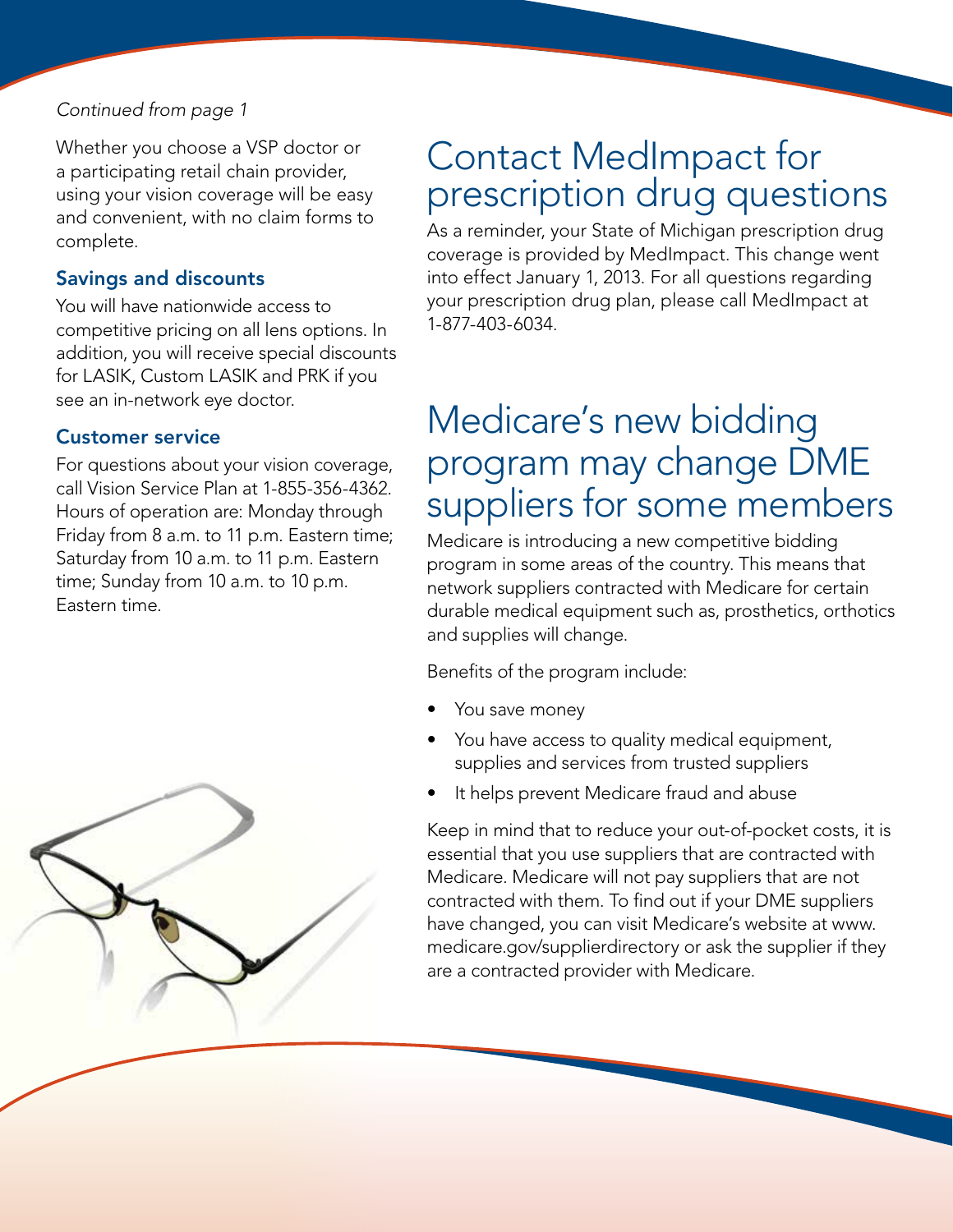## National mail order program for diabetic testing services

Effective July 1, 2013, Medicare has a national mail order program for diabetic testing supplies. Members who order diabetic supplies through mail order will be required to use a Medicare national mail order supplier. If you are not currently receiving your diabetic supplies through mail order, you can continue to obtain your supplies from your local pharmacy or other supplier. This change is a result of the competitive bidding program mentioned in the previous article.

To reduce your out-of-pocket costs, it is essential that you use a mail order supplier that participates with Medicare. Medicare will not pay suppliers that are not contracted with them. For more information about Medicare's national mail-order program for diabetic supplies, go to Medicare's website at medicare.gov and type National Mail Order Program in the Search box.

## Case management helps you get the care you need

Facing a serious illness, such as respiratory failure, diabetes, stroke or cancer can be overwhelming. To help you manage these types of conditions, Blue Cross Blue Shield of Michigan offers assistance through the Case Management program. The program provides support during hospital stays and treatment, as well as during the at-home recovery process. While you're receiving medical care, you work with a dedicated registered nurse case manager, who will help you navigate the health care system and get the care you need.

#### Enrolling in Case Management

Case Management is a voluntary program offered to you and your eligible dependents at no cost to you. You may enroll yourself in the Case Management program if you need help managing a serious illness. You may also be referred to the program by your physician or a hospital staff member, such as a discharge planner or social worker.

#### Working with a nurse case manager

The nurse case manager works with you to create a plan to address your needs. Your case manager will help you review your health care needs and understand your treatment plan. In addition, he or she will work with your physician, discuss your progress with you between doctor visits, and coordinate services ordered by your physician when you are discharged from the hospital.

*Continued on page 4*